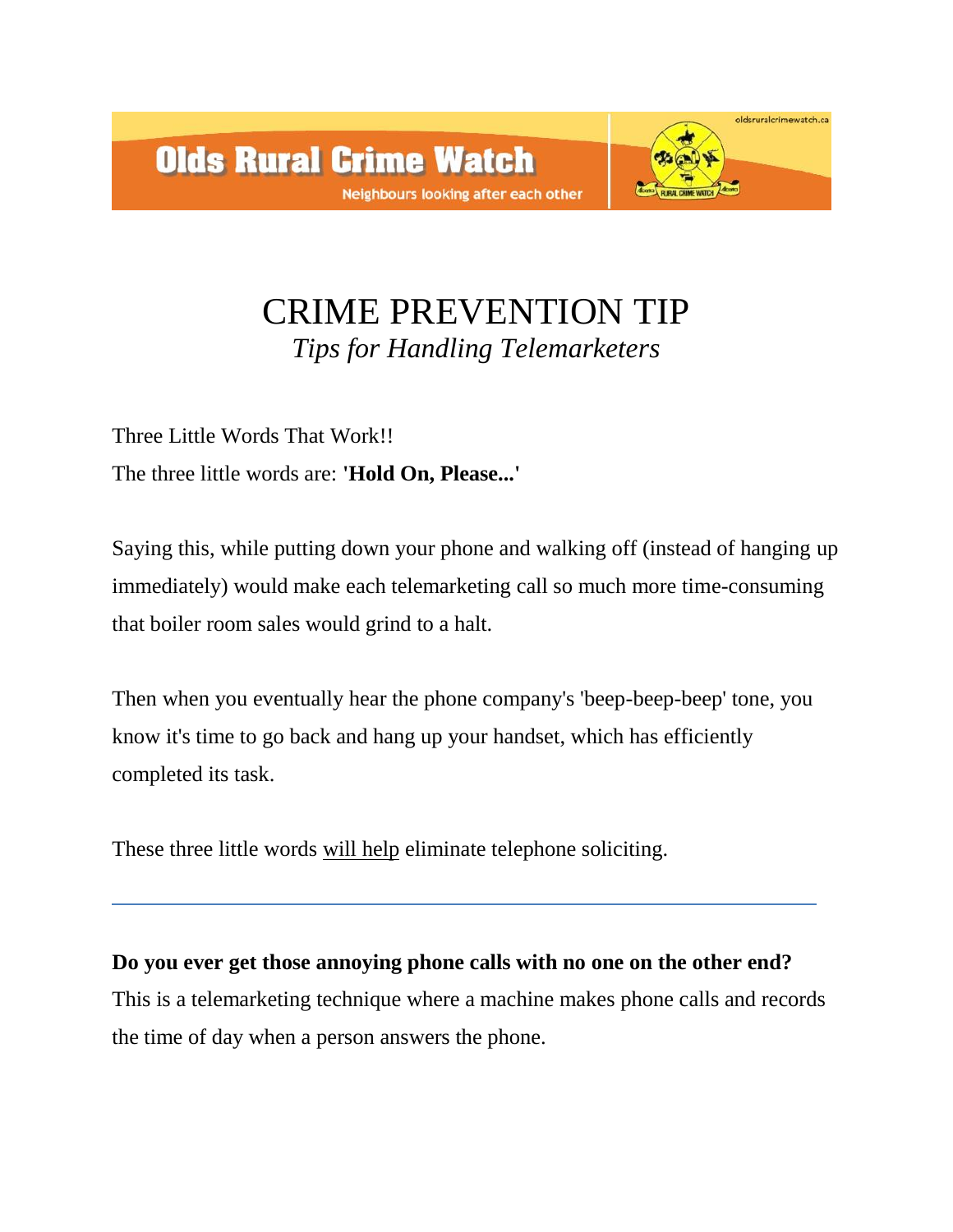This technique is used to determine the best time of day for a 'real' salesperson to call back and get someone at home.

What you can do after answering, if you notice there is no one there, is to immediately start hitting your **# button on the phone, 6 or 7 times as quickly as possible.** This confuses the machine that dialed the call, and it kicks your number out of their system.

## **Junk Mail Help:**

When you get 'ads' enclosed with your phone or utility bill, return these 'ads' with your payment. Let the sending companies throw their own junk mail away.

When you get those 'pre-approved' letters in the mail for everything from credit cards to second mortgages and similar type junk, do not throw away the return envelope.

Most of these come with postage-paid return envelopes, right? It costs them more than the regular postage, 'IF' and when they receive them back.

You can also get rid of some of your other junk mail and put it in these cool little, postage-paid return envelopes.

## **One of Andy Rooney 's (60 minutes) ideas.**

Send an ad for your local chimney cleaner to American Express. Send a pizza coupon to Citibank. If you didn't get anything else that day, then just send them their blank application back!